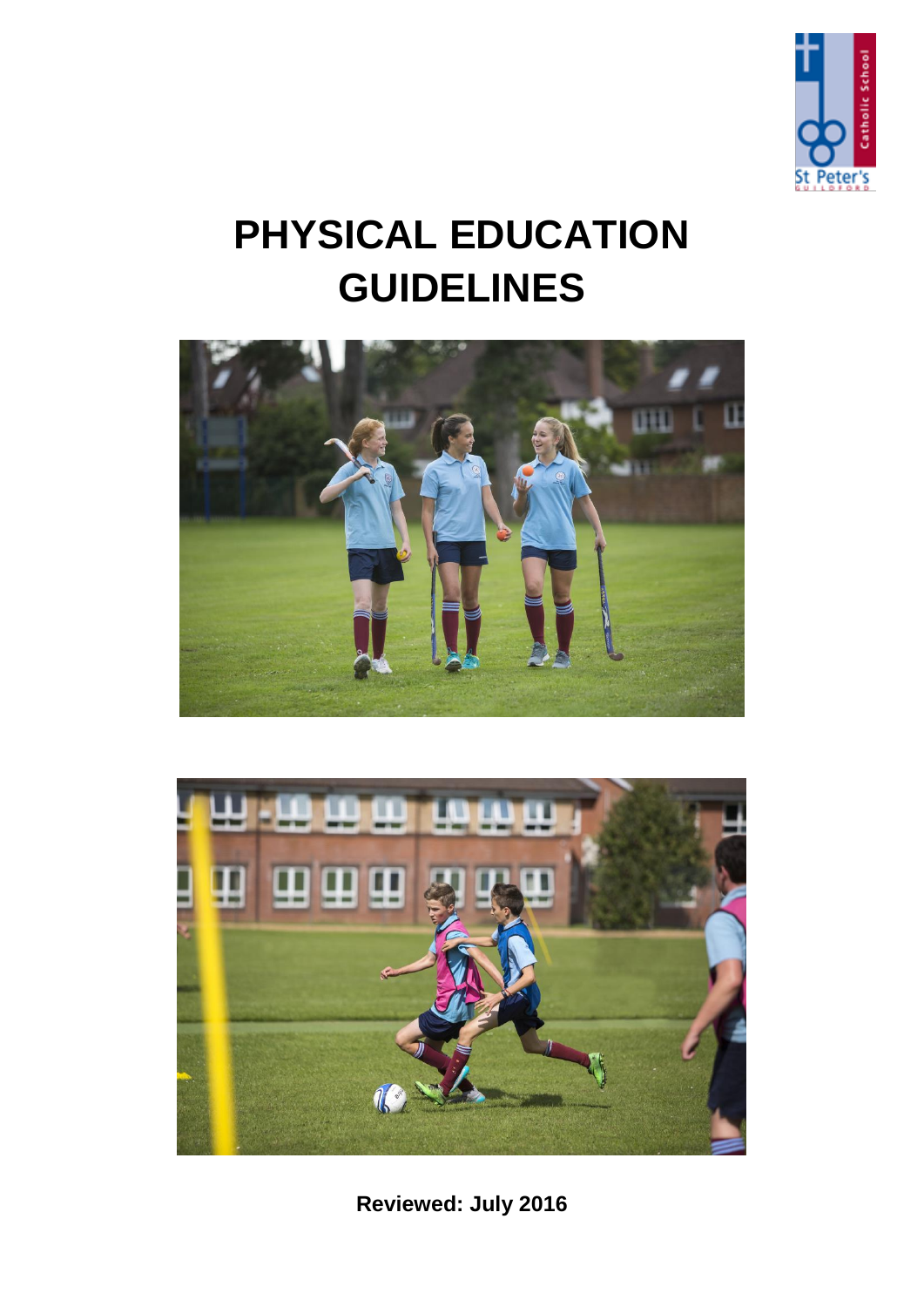# **Physical Education Curriculum**

At St Peter's we have a boys' group, a girls' group and a mixed group. Students are grouped so they are working with others of broadly similar ability but are challenged to pursue continuous personal improvement. All groups carry out similar activities but in different orders throughout the year. These groups are not fixed and students may be moved group according to progress and attainment as we continue to assess them throughout the year.

| <b>Winter Sports</b> | <b>Summer Sports</b> |
|----------------------|----------------------|
| Rugby                | <b>Athletics</b>     |
| Football             | Cricket              |
| Hockey               | Tennis               |
| Basketball           | *Rounders            |
| *Netball             |                      |
| *Girls only          |                      |

## **PE and School Sport Extra Curricular Timetable**

**All students are welcome,** attendance is essential for selection for school teams. All training/clubs start at 3.20pm and finish at 4.30pm.

Information regarding fixtures will be up on the sports noticeboard (outside PE office), it is the responsibility of students to check these details including pick up time, kit and venue. Students will be transported by school minibus to away fixtures and back to St Peter's for collection. For alternative arrangements (such as walking home) students must have permission written in their journal.

Remember to check the Student Bulletin every Monday and on the school website, schedules change due to fixtures. Please refer to the Uniform List for the required PE kit.

#### **Health and Safety in Physical Education**

- Jewellery is not permitted during PE lessons earrings may not be covered with plasters.
- All long hair must be tied back for both boys and girls, long fringes must also be moved away from the face using clips or a sports headband.
- Studded boots are compulsory safety footwear when being taught and competing in Football and Rugby (moulded studs are appropriate for both).
- If your child is not participating regularly in these sports, we recommend these are purchased a few weeks before they start the activity, to avoid them being too small.
- Shin pads are compulsory safety equipment when being taught Football and Hockey and when competing competitively in these sports.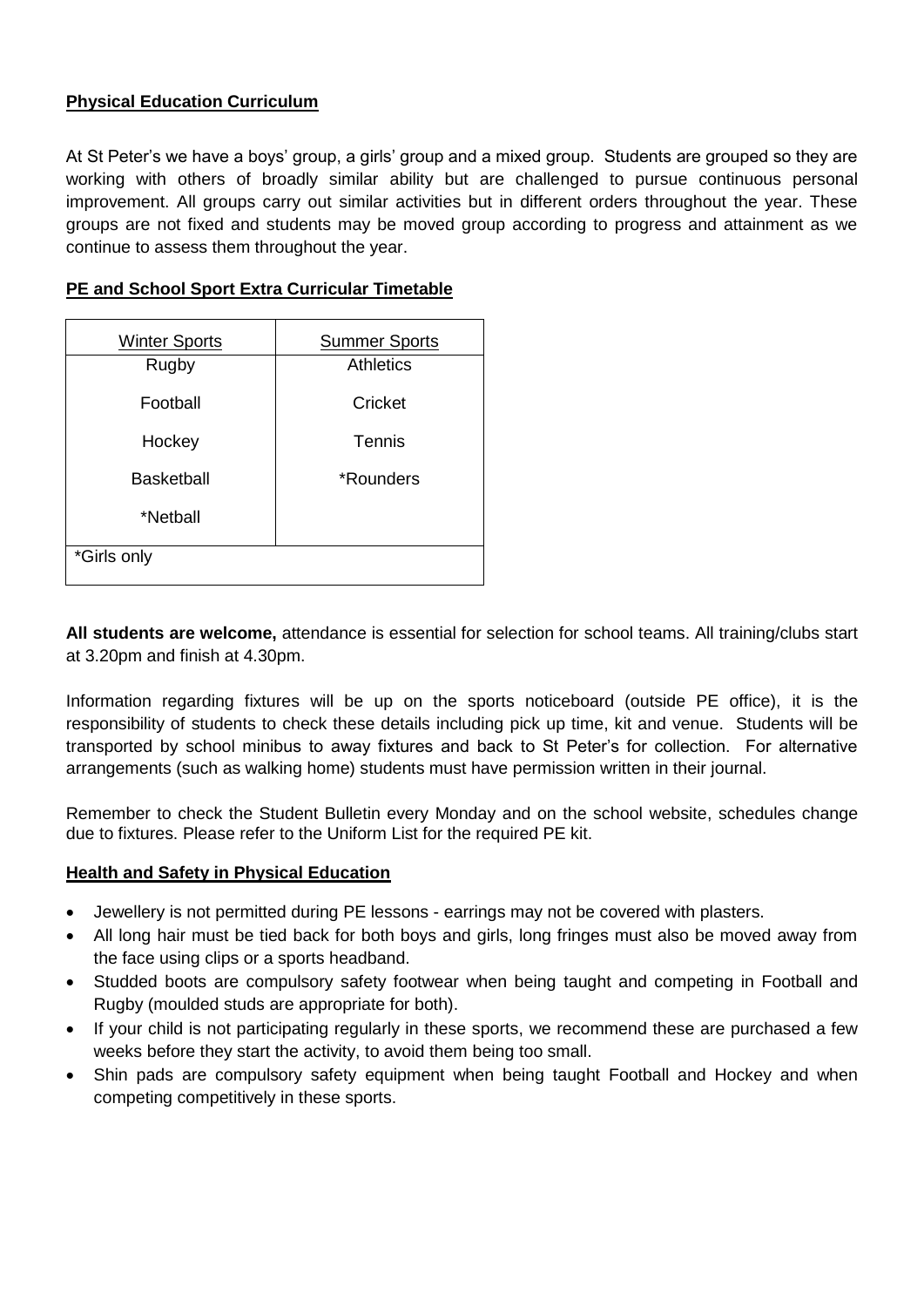# **Wearing the correct footwear in PE**

It is important to wear the correct footwear when taking part in any type of physical activity. Incorrect footwear can lead to injuries such as heel pain, shin splints, shin pain, back pain, sore calf muscles and ankle sprains and breaks. By wearing the correct footwear, injuries are less likely and your sports performance may even be improved.

In order to protect the health of our students all trainers with velcro straps, flat soles and flat insoles (fashion trainers) are banned within PE. Suitable Athletic shoes which offer the correct support must be worn for the health of the students.

## **Tips for buying athletic shoes for PE**

We would advise that you start by buying yourself a good pair of general-purpose running shoes. These do not need to be expensive as long as they provide good cushioning and support. There is some basic information you need to consider before you purchase your sports shoe:

- Your activity
- Your foot positioning on standing
- How you have worn out your previous shoe



There are four shoe features which can be simply tested when in the shoe store:

#### Torsion

The greater the twist of the shoe, the more the foot will roll. You want a shoe with minimal movement. To test, grasp the sole and the front of the shoe near the ball of the foot and twist lengthways.

## Flexion

The shoe should bend right at the ball of the foot. If it doesn't, neither will your foot. The shoe should remain stiff from the back of the heel to the ball of the foot. Grasp the heel and toe of the shoe and push together.

## Heel counter

With your thumb, squash down on the heel counter. The strength of the heel counter is important in keeping your heel upright. Make sure the heel counter is made of plastic, not cardboard. Plastic provides more support and will last longer.

#### Midsole Density

With your two thumbs, compress the rubber of the midsole. If it compresses by more than a third it may be too soft. Soft shoes with lots of cushioning are only good for walking. If you are a pronator (foot rolls inwards when you walk) you may need a shoe with dual-density midsoles - where the sole on the inside of the heel is soft and the sole on the outside of the heel is hard. If you are a supinator (foot rolls outwards when you walk) you may need a neutral midsole.

*We would strongly advise buying your trainers from a specialist sports or running shop, which can offer expert advice on the right shoe for you.*